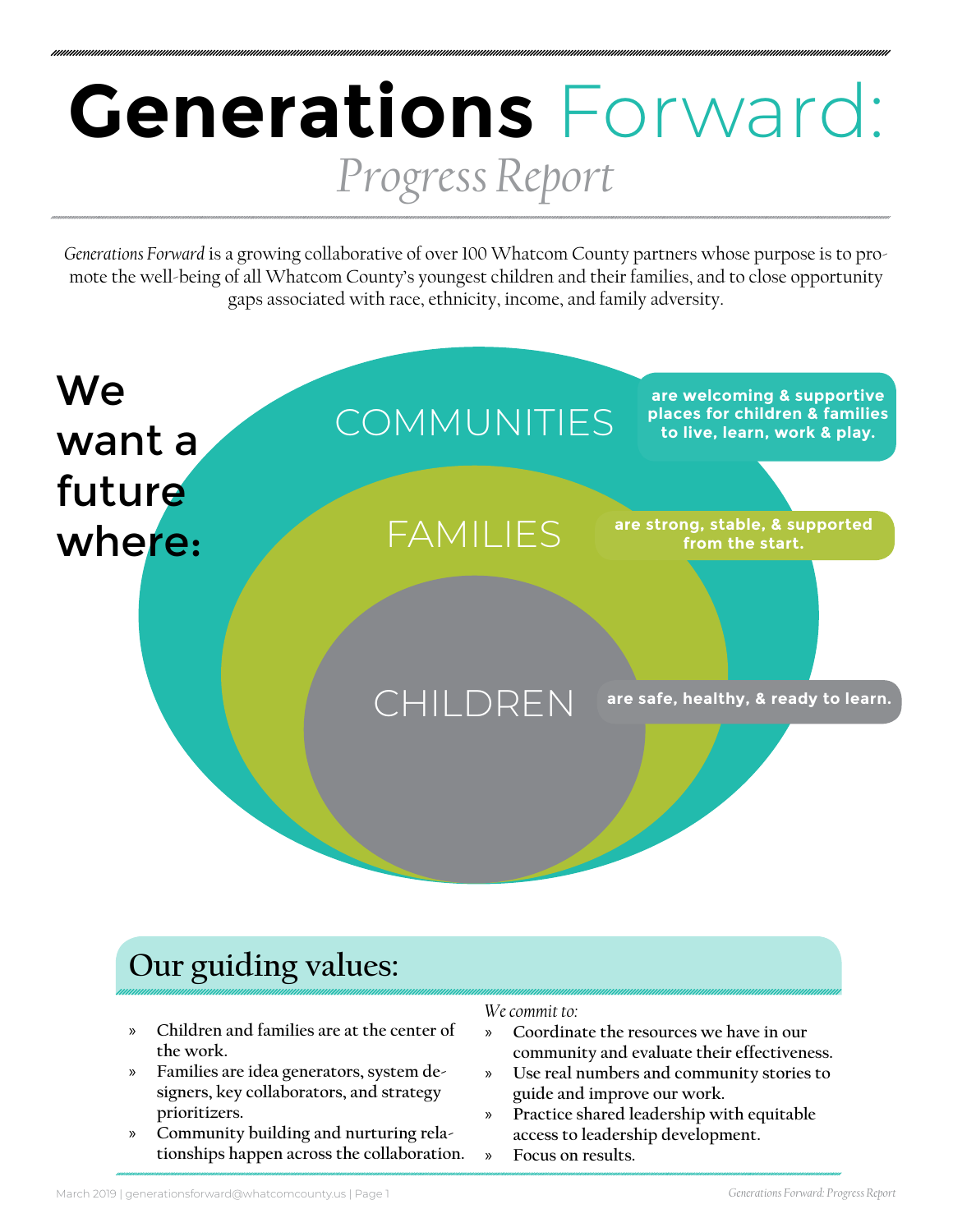## Keeping Families at the **Center**

## **Meet Monica Koller** Generations Forward Family Champion

**Starting as the Family Champion in October 2018, Monica Koller has been enjoying connecting with families and agencies in the Whatcom region. Over the past four months, she has made building relationships a priority, inviting families to be a part of our movement to create a truly beloved community for future generations.**

**As a Family Champion, Monica has coordinated three Family Fun events, gathering 43 adults and 62 children to build community and learn about the Generations Forward Collaborative. She has participated in various community events including monthly Families of Color gatherings and attended agency meetings such as the Perinatal Mental Health Task Force in an effort to encourage diverse involvement in our family-centered initiatives.**

**To support family engagement and encourage leadership development, the Collaborative commits to welcoming children of all ages into meetings. Stipends are available for unpaid community participants at meetings, including those of action teams. Meetings often include sharing a meal or snack. Since the Generations Forward launch in October 2017, we have given out 60 stipends totaling \$5,590, thanks to the generous support of the Whatcom Center for Philanthropy.**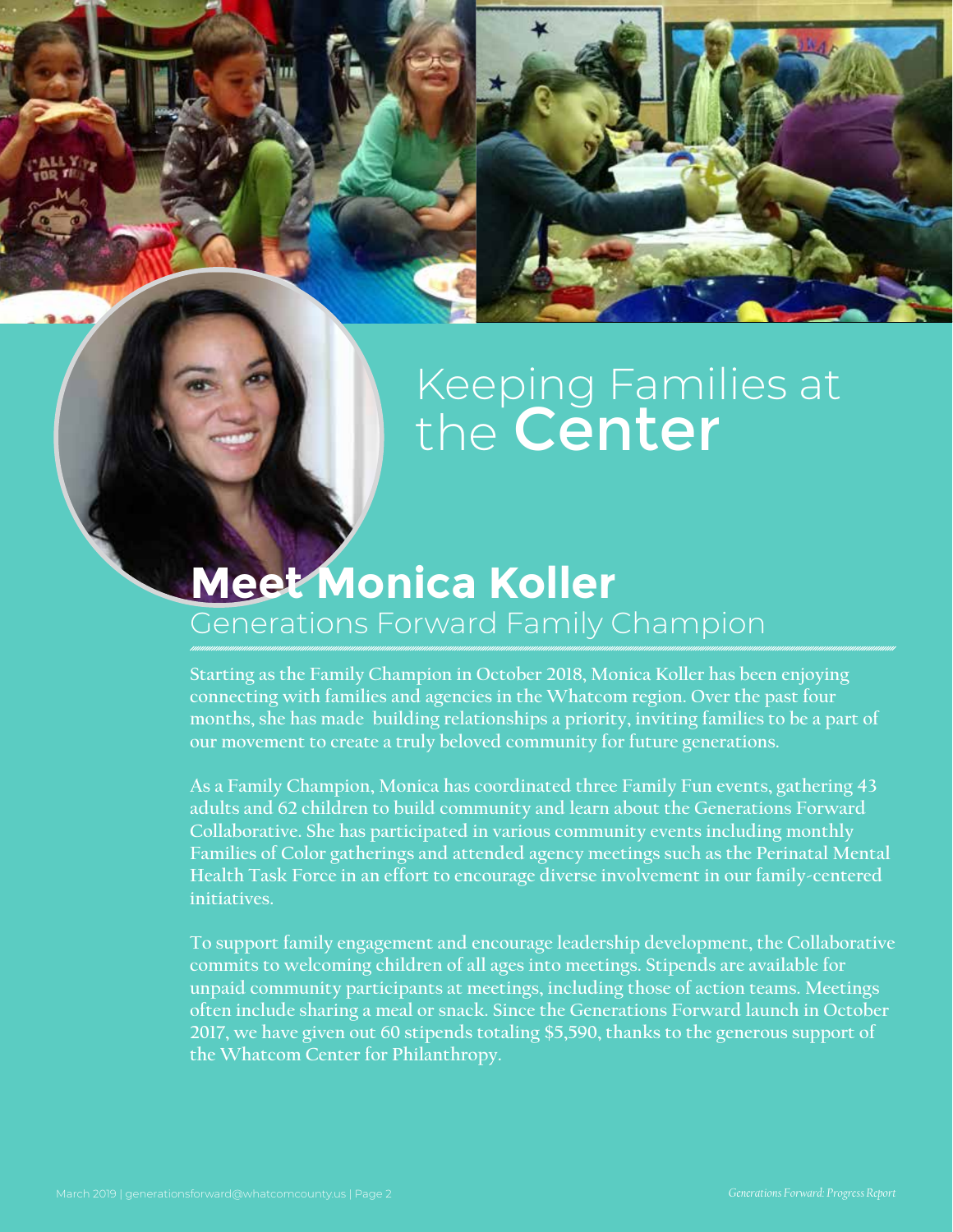## Building a Structure of **Shared Leadership**

Families are the primary voice driving Generations Forward, but voice alone cannot sustain a vision. That's why we are deliberately laying a foundation of shared leadership that values the wisdom of differing life experiences. While this work can be challenging, we are committed to the time and trust it takes to build a leadership structure that reflects our community.

Generations Forward is using the concept of Beloved Community to encourage a shared sense of belonging and connection within the collaborative and as a model for community change. This affirms our interdependence in building healthy communities.

Our leadership structure is taking shape, with the following groups now in place.

- **» Action Teams** are the collaborative's engine room—innovating, developing, and implementing strategies for child and family well-being. Self-governed action teams are made up of anyone in the community interested in the action team's committed focus: parents, community members, agency staff, elected officials etc.
- **»** The **Family Council** is under way! Supported by the Family Champion, this selfnominated council of parents and caregivers can share lived experiences to guide action team work and to approve annual priorities.
- **»** The **Coordinating Council** is a structure in progress and will be comprised of representatives of action teams, the Family Council and the sponsoring organizations. Responsibilities will include establishing results and outcomes, assuring the use of data and the stories to guide the work, developing a common agenda and work plan, creating policy positions, and seeking resources.
- **»** The **Opportunity Council** and the **Whatcom County Health Department**  sponsor Generations Forward, providing backbone administrative support. This includes convening meetings, facilitating collaboration, and building a communication system within the collaborative and to the community.

#### **Networks of Opportunity for Child Well Being (NOW)**

Being selected to be part of Project NOW provided the resources to hire two parents in our community for the roles of Family Champion and Program Coordinator. These two positions help support the commitment to empower families at the center of our purpose and strengthen the infrastructure.

Project NOW brings expertise in Trauma Informed Care, Equity, Human-Centered Design, and Family-Centered Processes. Being a part of Project NOW offers Generations Forward access to opportunities and networks all across the nation to address our challenges together and celebrate our success.

Tools such as the 90-Day Challenge are helping align our goals with action, and so far four Action teams have adopted this model to move their work forward.

NOW supports us through monthly meetings, technical assistance, peer mentoring and two national symposiums in 2019.

## Why Beloved Community?

**"Beloved community means having the heartfelt inclination to support every child in every family as much as you would your very own."**

Though they are almost always imperfect, there are many data sources and indicators that describe, for better or for worse, changes in a community. Open your email, your favorite web site, the nightly news, a daily newspaper or one of a zillion blogs and "data" will be in ample supply. But real community change

is far more reliant upon human change, and human change almost always grows from the depth and breadth of relationships. Data can convince our heads that change is needed, but unless our hearts are inspired to view all our brothers and sisters as worthy of positive change, to authentically welcome their voices in shaping that change,

and to stay open and willing to have the difficult conversations with ourselves and others to reach

in our core a new way of being together, data does us little good. Beloved community means having the heartfelt inclination to support every child in every family as much as you would your very own. There can be no "thems" or "others." And

that will mean doing good work within us and amongst us, even when the going isn't easy. As Dr. King said, "Our goal is to create a beloved community and this will require a qualitative change in our souls as well as a quantitative change in our lives."

-David Webster, Opportunity Council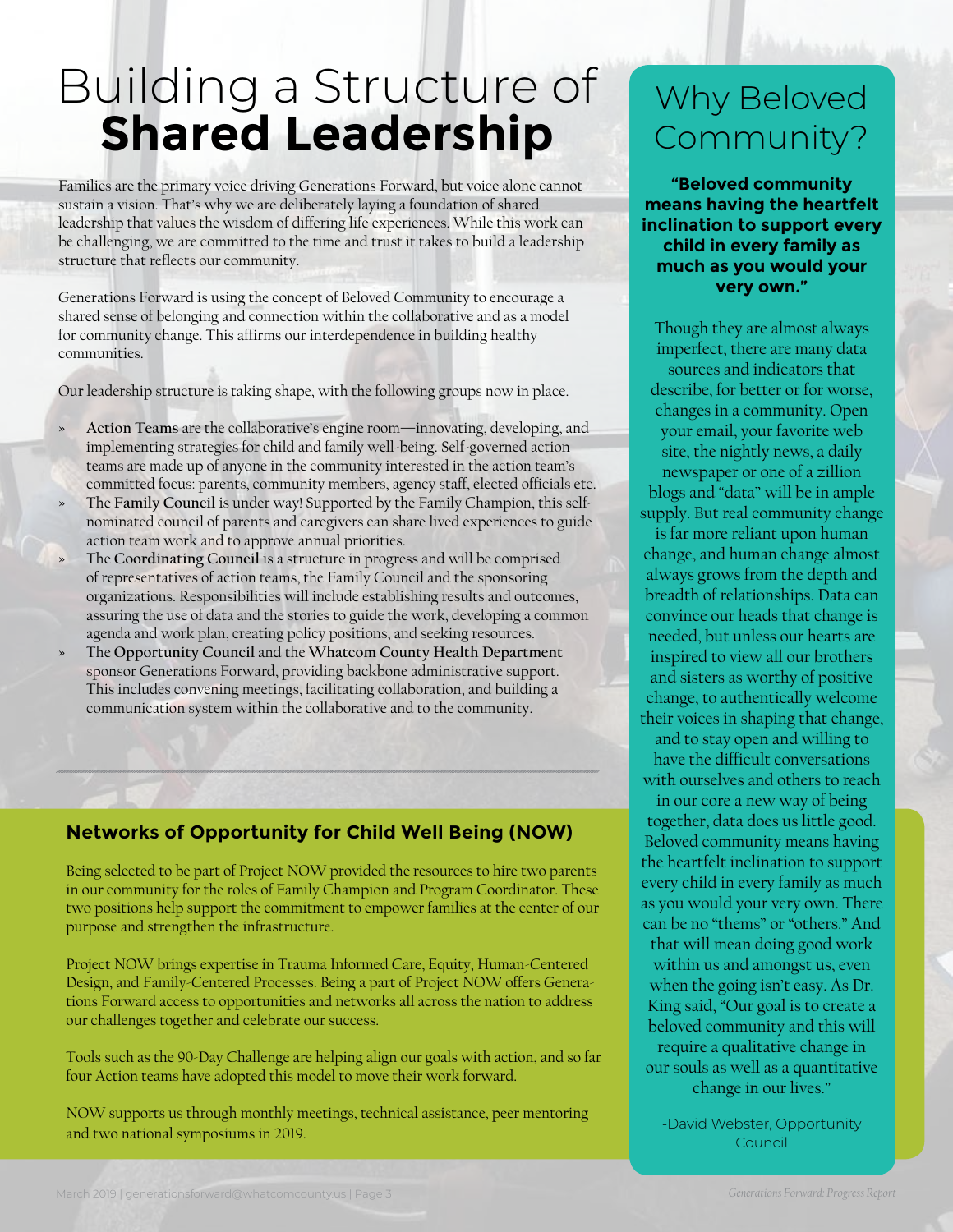### **Accomplishments** ction Teams in Motio

#### **Integrated-Coordinated Care**

• Creating a centralized and family-centered hub to access resources and services, including the long-term feasability of a physical center • Identifying short-term goals, such as a virtual hub and community resource maps, to meet the immediate needs of the community

"As a single parent to four girls, our family fell through the cracks of almost every system in Whatcom County designed to help us. I began to participate in Generations Forward to understand why, because I knew if it was difficult for me, it would be harder for those experiencing more inequities than myself. As part of the Integrated and Coordinated Care Action Team, I have found a place where my experience can support working towards making it easier for families to know where to go in Whatcom County to get the support and resources they need." *-parent* 

#### **Economic Mobility**

• Assisted community education on asset building • Focusing on whole family approaches to employment services and financial case management

#### **Community Building**

• Created a solutions-focused infographic providing consistent messaging about connecting, building and engaging community · Led community building exercises at quarterly Generations Forward meetings • Implementing a survey tool to track Gen Forward participant community building experiences

#### **Equity & Honoring Cultures**

• Collaborated with community partners to explore racial truth, healing, and reconciliation by co-hosting screenings and discussions of Dawnland, a documentary about Maine's systemic displacement of Native children through child welfare policies • Setting the stage to have courageous conversations about race and ethnicity • Developing an equity framework and tools for action teams

#### **Child Care**

• Held county-wide information sessions in English and Spanish about starting or expanding a child care business • Educated the community on child care issues—cost, access, supply, demand, business impact— through newspaper articles, a business community survey, and published reports • Working to raise education requirements for child care employees and increase access to scholarships for education so that both child care quality and employee compensation rise

#### **Family Support & Parent Education**

- Created a resource list of available parent supports
- Developing consistent positive parenting messaging and resources and the availability and use of peer supports and evidence-based programs for parents and caregivers
- Partnering to increase family-friendly places throughout the county

"Attending the Dawnland screening was a transformational moment for me. Since childhood, I've been told that I'm white and taught to be ashamed and confused about my Native identity. Seeing this film and talking with the hosts helped me realize that I can claim my Native identity with pride. In fact, to not do so would be to let historical policies like forced adoptions and boarding school attendance do their intended job of erasing my heritage. I don't want to let that happen, this is a big part of who I am."

*-a community member*

#### **Sustainable Financing**

• Identified best practices for creating communitywide commitment to funding which supports children • Creating a fiscal map of current funding for young children and their families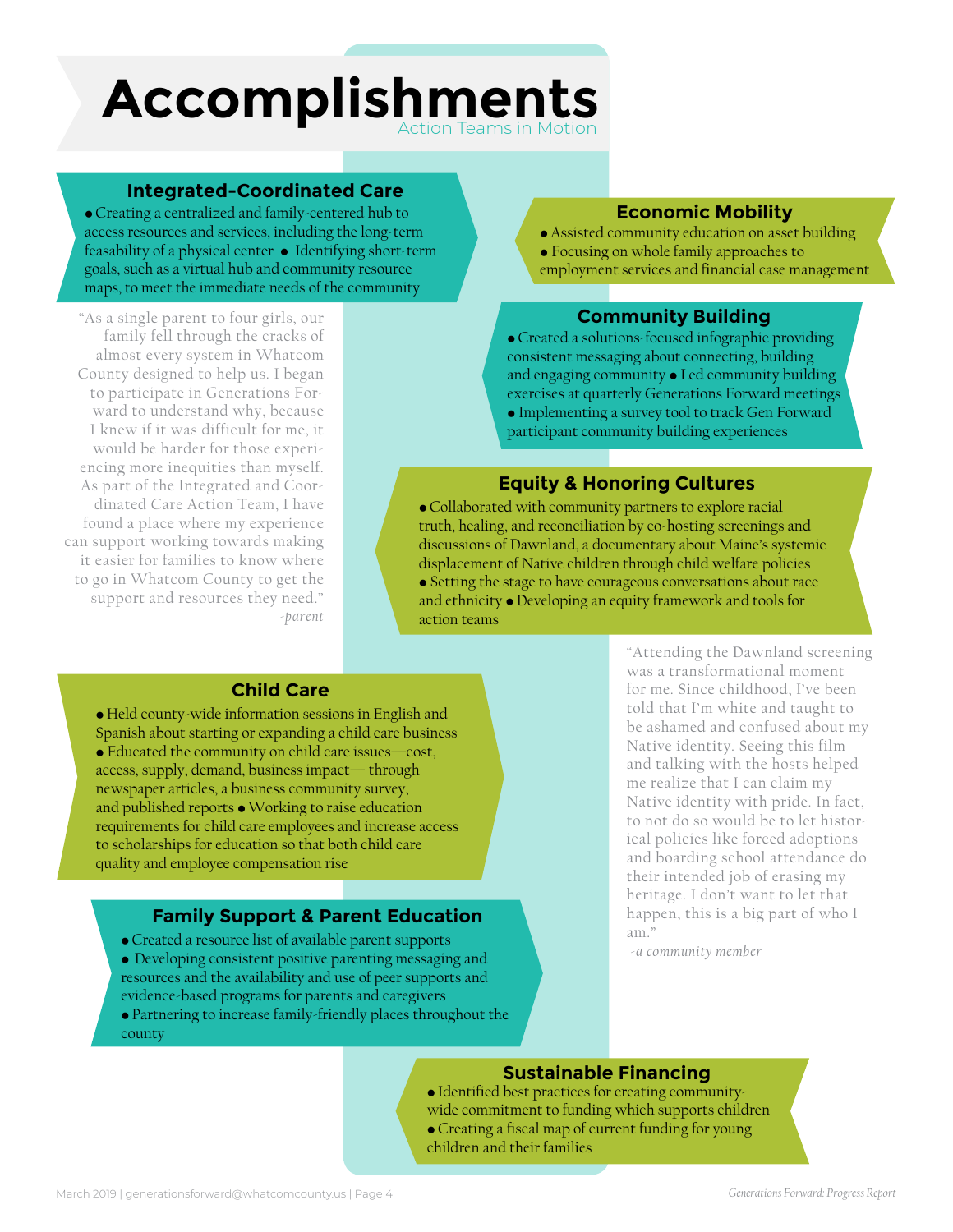**Since October 2017, Generations Forward has met** Times<br>45-9 with participation ranging from **45-90**people at each meeting. **as a collaborative We've distributed 60**stipends totaling **\$5,590.**

# **Evaluating** Progress

*We asked twelve Generations Forward Action Team leaders and members what their teams have focused on in the last 16 months, what has made them the most proud, what has challenged them, and how working collectively across many sectors has influenced their approach to the work. We gleaned additional information from Generations Forward quarterly meeting notes and visuals. Staff from sponsoring organizations added context to both past work and future efforts.* 

*We acknowledge the preceding and existing work happening in agencies and communities across Whatcom County. Generations Forward commits to leveraging the impact of that work and opportunities for collaborations.*

In addition to their accomplishments, action teams were proud of how they approached their work: keeping equity and inclusion at the forefront, persistently showing up, listening to each other, and unpacking difficult conversations. The following themes of strengths and challenges appeared throughout our conversations.

#### **What Action Teams see as STRENGTHS:**

- **»** Core commitment to parent/caregiver involvement
- **»** More numerous and deeper connections have been made across sectors
- **»** Connections contribute to organizations feeling supported and connected to a larger community
- **»** Freedom and willingness to innovate
- **»** Equity, diversity and inclusion are part of conversations about strategies and implementation
- **»** Being a learning community bringing in speakers, training and presentations to support our development
- **»** Support to align work is reducing duplication of efforts

#### **What Action Teams see as CHALLENGES:**

- **»** Insufficient clarity related to participant roles and responsibilities, decision-making process, and collaborative structure
- **»** Barriers to participation and the impact on sharing power, developing leaders, and remaining family-centered, whether involved as a parent, community member or paid professional
- **»** Inadequate backbone, structural support and resources to implement strategies
- **»** Action teams are self-governing and participation is not required, progress can stall